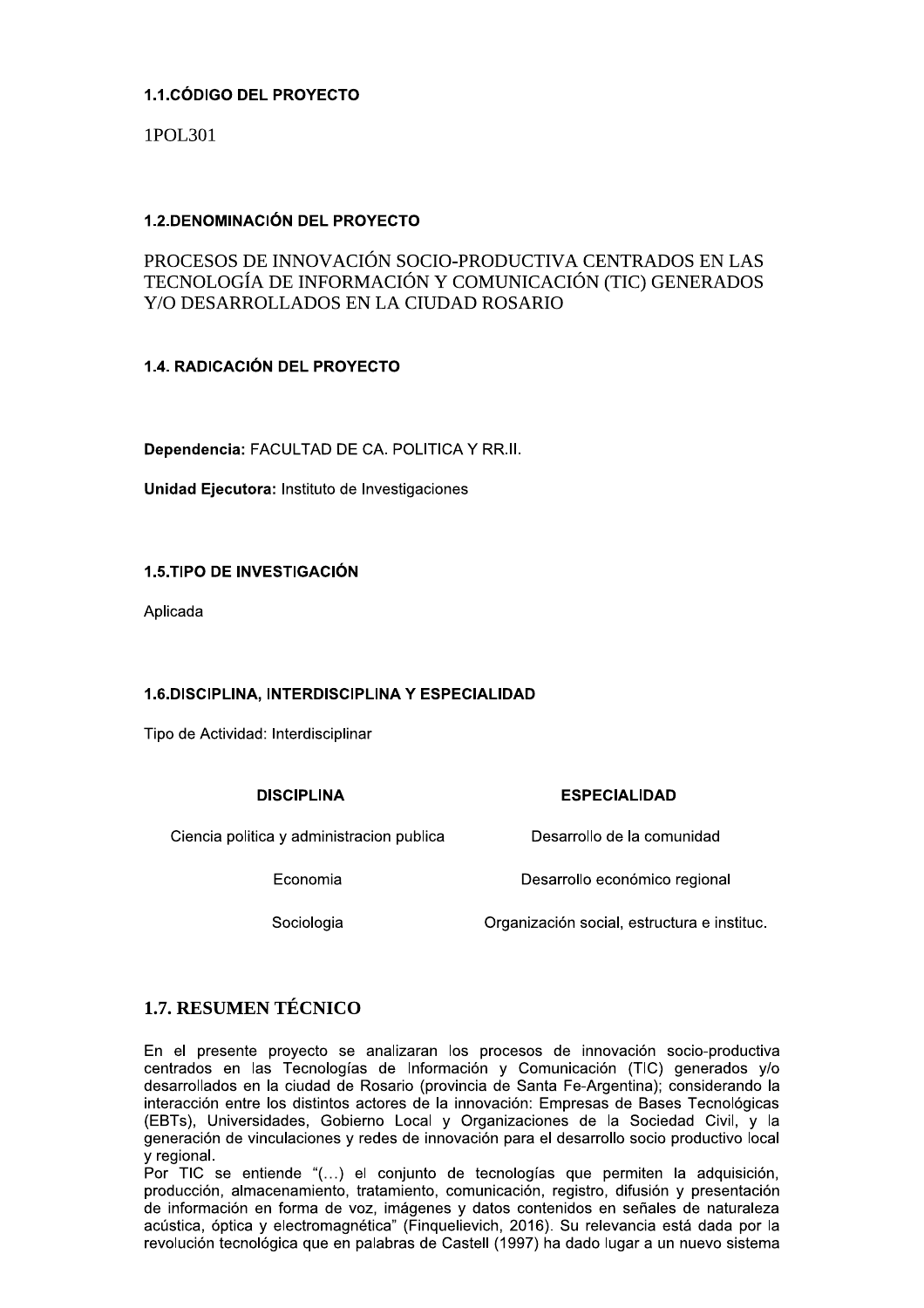tecnológico, económico y social denominado Sociedad de la Información (SI). Implicando una redefinición de las vinculaciones y redes de poder a partir de la aplicación de conocimientos e información entre los distintos actores sociales, económicos y políticos. La decisión metodológica es la de realizar un acercamiento a la temática mediante un estudio de caso: la ciudad de Rosario, a través de dos experiencias –entre otras posibles- a saber: el "Polo Tecnológico Rosario" y el "Centro Científico Tecnológico Rosario" para el período 2018-2020 (Marradi, Archenti, Piovani, 2010). El abordaje se realizará a través de diferentes técnicas cualitativas, que permiten la reconstrucción de la complejidad de los procesos históricos a través de los actores involucrados en el caso bajo estudio; y cuantitativas, con el fin de colectar y analizar información de tipo estadística proveniente de fuentes secundarias.

#### **1.8. PALABRAS CLAVES**

Innovación Empresas de Base Tec TIC Gobiernos Locales Universidades

#### 2. DESCRIPCIÓN DEL PROYECTO

¿El proyecto es continuidad de uno anterior? No

## 2.1. ESTADO ACTUAL DE LOS CONOCIMIENTOS SOBRE EL TEMA

A partir de las últimas décadas del siglo XX, hemos asistido a un verdadero cambio de época que ha trastocado radicalmente las relaciones sociales, culturales, económicas y políticas a nivel global.

Al analizar las causas de dichas transformaciones se impone la premisa de estar frente a fenómenos complejos. De forma general es posible hacer alusión en términos causales a dos procesos concomitantes, que tienen como momento de eclosión a la década de 1970. Por un lado, la revolución tecnológica a partir de la expansión de las Tecnologías de la Información y la Comunicación (TIC); y por otro lado, el avance del proceso de alobalización. Ambos fenómenos combinados generaron una serie de consecuencias sobre la economía mundial, la política y las configuraciones del Estado, así como también favorecieron el surgimiento de nuevos actores multiterritoriales y transnacionales. Dando como resultante general una sociedad y una economía mucho más interrelacionada e interdependiente a nivel global.

Dicha revolución tecnológica se encuentra basada en el desarrollo de la Sociedad de la Información y el Conocimiento posibilitada principalmente a partir del uso intensivo de TIC. Estas tecnologías, con sus veloces ciclos de innovación y su diversidad de aplicaciones, han permeado profundamente en la realidad política, económica, social y cultural de las últimas décadas. Manuel Castells (1997), describe a la Sociedad de la Información (SI) como un nuevo sistema tecnológico, económico y social, que genera una redefinición histórica de las relaciones de poder, en donde el incremento de la productividad no depende del incremento cuantitativo de los factores de producción (capital, trabajo, recursos naturales), sino de la aplicación de conocimientos e información a la gestión, producción y distribución, tanto en los procesos como en los productos. Lo que caracteriza a la revolución tecnológica es la aplicación de ese conocimiento e información a aparatos de generación de conocimiento y procesamiento de la información/comunicación, en un círculo de retroalimentación acumulativo entre la innovación y sus usos.

La información ocupa un rol central, ya sea con el fin de obtenerla y compartirla, almacenarla, procesarla, analizarla y/o distribuirla. A su vez, esta dinámica de la información, permite poner en marcha procesos de creatividad e innovación teniendo como base al conocimiento.

En el desarrollo de las economías y las sociedades actuales se atribuye una importancia creciente a la innovación. Las revisiones sobre las actuales condiciones de desarrollo, y las variables que intervienen en él, le otorgan un papel de gran relevancia a los condicionantes sociales, como cultura, educación, historia, demografía, capital social, y otros. En resumen, la innovación se ve en la actualidad, no sólo como un proceso económico, sino también como un fenómeno social influido por una multiplicidad de relaciones entre diversos factores sociales (Valenti, 2002).

Las actuales condiciones de la vida económica exigen de las empresas que se organicen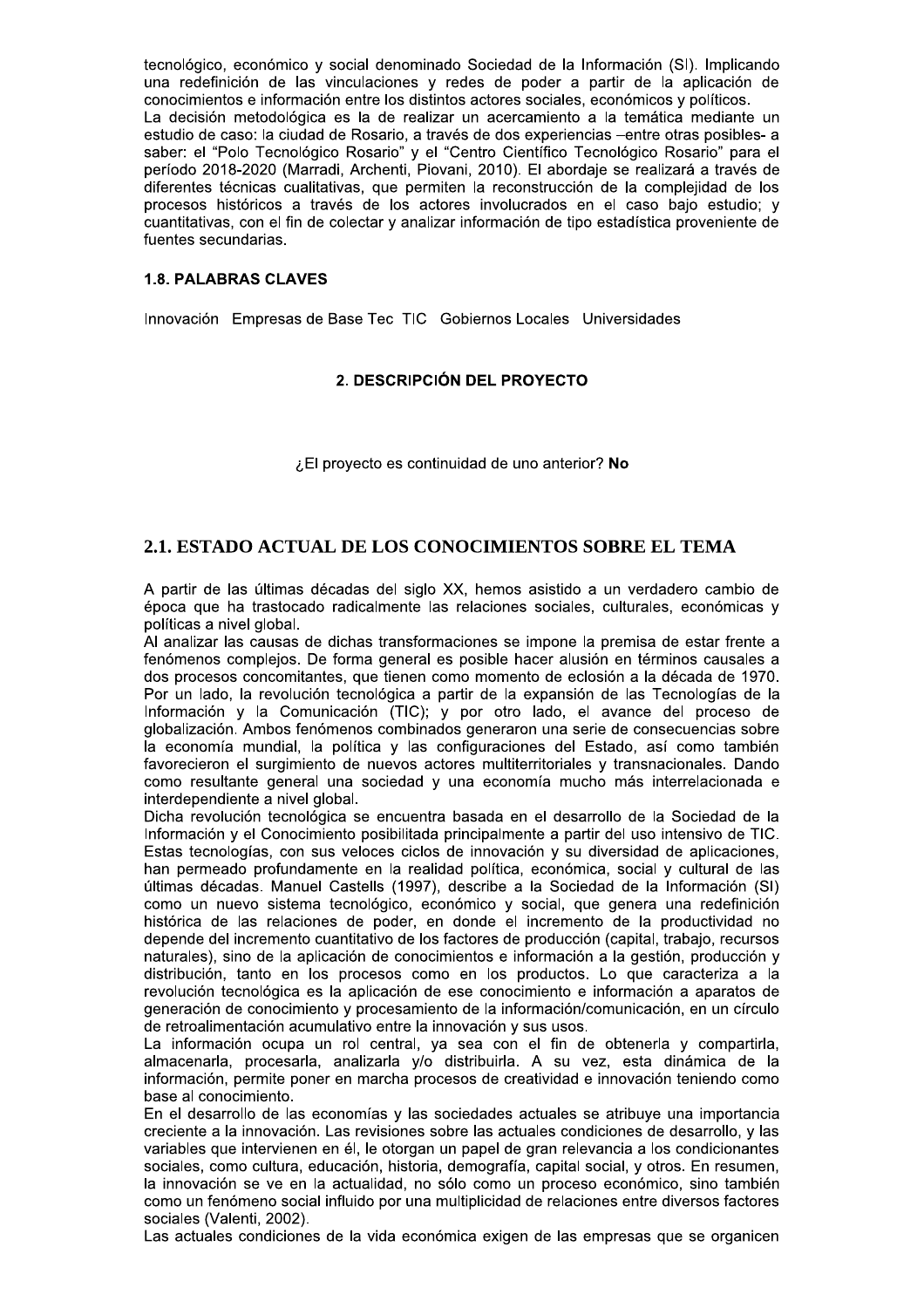de modo que puedan ser recorridas por redes de innovación. El desarrollo creciente de colaboración y de alianzas es un testimonio manifiesto de la importancia de las redes de innovación. Nuevas competencias deben ser importadas, producidas, instaladas permanentemente (en tiempo real) en todos los sectores. Las organizaciones deben abrirse a una circulación continua y permanentemente renovada de conocimientos científicos, técnicos, sociales o incluso estéticos. En términos económicos, "mientras mejor logren los grupos humanos constituirse en colectivos inteligentes, en sujetos cognitivos abiertos, capaces de iniciativa, de imaginación y de reacción rápidas, mejor aseguran su éxito en el medio altamente competitivo como es el nuestro (...). Todo se basa a largo plazo en la flexibilidad y la vitalidad de nuestras redes de producción, de transacción y de intercambio de conocimientos" Levy (2004:13).

A partir de este contexto de transformaciones mencionadas previamente, las ciudades se han convertido espacios capaces de procesar esta complejidad e imponerse como espacios de innovación. En las últimas décadas se ha fortalecido el protagonismo político de la escala local, e incluso de la regional, en detrimento del rol otrora casi excluvente de los estados nación. (Castells y Borja, 1997).

El proceso de globalización ha motorizado una redefinición de los límites territoriales del ejercicio del poder, poniendo en marcha un proceso que crea vínculos y espacios sociales transnacionales, revaloriza culturas locales y trae a un primer plano terceras culturas (Beck, 2008). Aquí se observa de forma manifiesta un claro corrimiento de poder desde el Estado nación hacia esquemas que son locales y globales al mismo tiempo. Esto implica la desarticulación de la interpretación clásica del poder anclado en una estructura estadocéntrica (nacional o sub-nacional).

Finguelievich (2005), sostienen que la capacidad de las ciudades de convertirse en medios innovadores es precisamente lo que las convertirá en centrales o periféricas dentro de la sociedad informacional. En verdad, en los últimos años, el problema de la innovación, la tecnología y la sociedad, ha sido objeto de renovado interés por parte de distintas ciencias y disciplinas. Desde diversos campos del saber, han ido surgiendo diferentes perspectivas de análisis.

La difusión de las TIC han contribuido a la progresiva concentración urbana y lo ha hecho de manera funcional al poder político y económico global, fortaleciendo de este modo a las principales áreas metropolitanas, también llamadas ciudades globales (Sassen, 2007). Dicho proceso encuentra su explicación, al menos, en dos factores. Uno de ellos se debe a que la economía global necesita de una infraestructura tecnológica de primer nivel dado que su organización funciona soportada por las TIC, lo que determina que la infraestructura de última generación y mejor calidad tienda a difundirse preferentemente vinculando los centros de decisión de esta economía. El segundo remite a que la nueva economía requiere de un sistema de administración altamente especializado y de conocimientos de punta, y ambas cosas se encuentran centralizadas en las ciudades (Schiavo [et.al], 2014).

Finquelievich y Prince (2010) analizan este modelo de interacción entre las universidades, las empresas y los gobiernos, como de "triple hélice" (Etzkowitz y Leydesdorff, 1996, citado por Terra y Etzkowitz, 1999). En esta configuración, el Estado nación abarca a la academia y a la industria, y coordina las relaciones entre ellas, ofreciendo un marco regulador apropiado; las universidades actúan como productoras de conocimiento y las empresas generan nuevas oportunidades de negocios y promueven innovaciones tecnológicas. A este esquema, es necesario incorporar a otro actor, y tal como propone Schiavo ([et.al], 2014) es necesario centrar la mirada en el emergente modelo de "cuádruple hélice", donde los usuarios finales, destinatarios de la transferencia de conocimientos, que asimismo pueden ser ciudadanos u organizaciones, se constituyen en el nuevo actor involucrado.

El concepto "Innovación para el Desarrollo", referido a ciudades y regiones en la Sociedad del Conocimiento, es actualmente una de las preocupaciones prioritarias de los países centrales, y en un número creciente de países periféricos. Dado que en las últimas décadas la ciencia y la tecnología son, más que nunca, los motores de aceleración del desarrollo y de las transformaciones económicas. La necesidad de promover la innovación, como componente esencial para alimentar a dicho motor, se torna una prioridad política central. Por otro lado, el modelo de innovación, si bien está ligado a los gobiernos, no es necesariamente un modelo originado por el Estado, 'desde arriba hacia abajo', sino que puede ser considerado como basado en la interacción de variados sectores: gobierno, universidades, empresas, organizaciones comunitarias, y la misma comunidad objeto de las acciones de innovación y desarrollo (Finquelievich, 2007).

Para impulsar procesos de innovación social y productiva perdurables en el tiempo y con cierta solidez para impactar en el desarrollo económico y social de la población, se requieren no solo políticas públicas a escala nacional y provincial claras, eficaces y focalizadas, sino también gobiernos locales comprometidos con la innovación y el desarrollo local.

Un tipo particular de empresas se encuentran inserta directamente en los procesos de innovación socio productiva en áreas de las TIC, estas son las Empresas de Base Tecnológica (EBT) que constituyen un nuevo grupo de organizaciones que desarrollan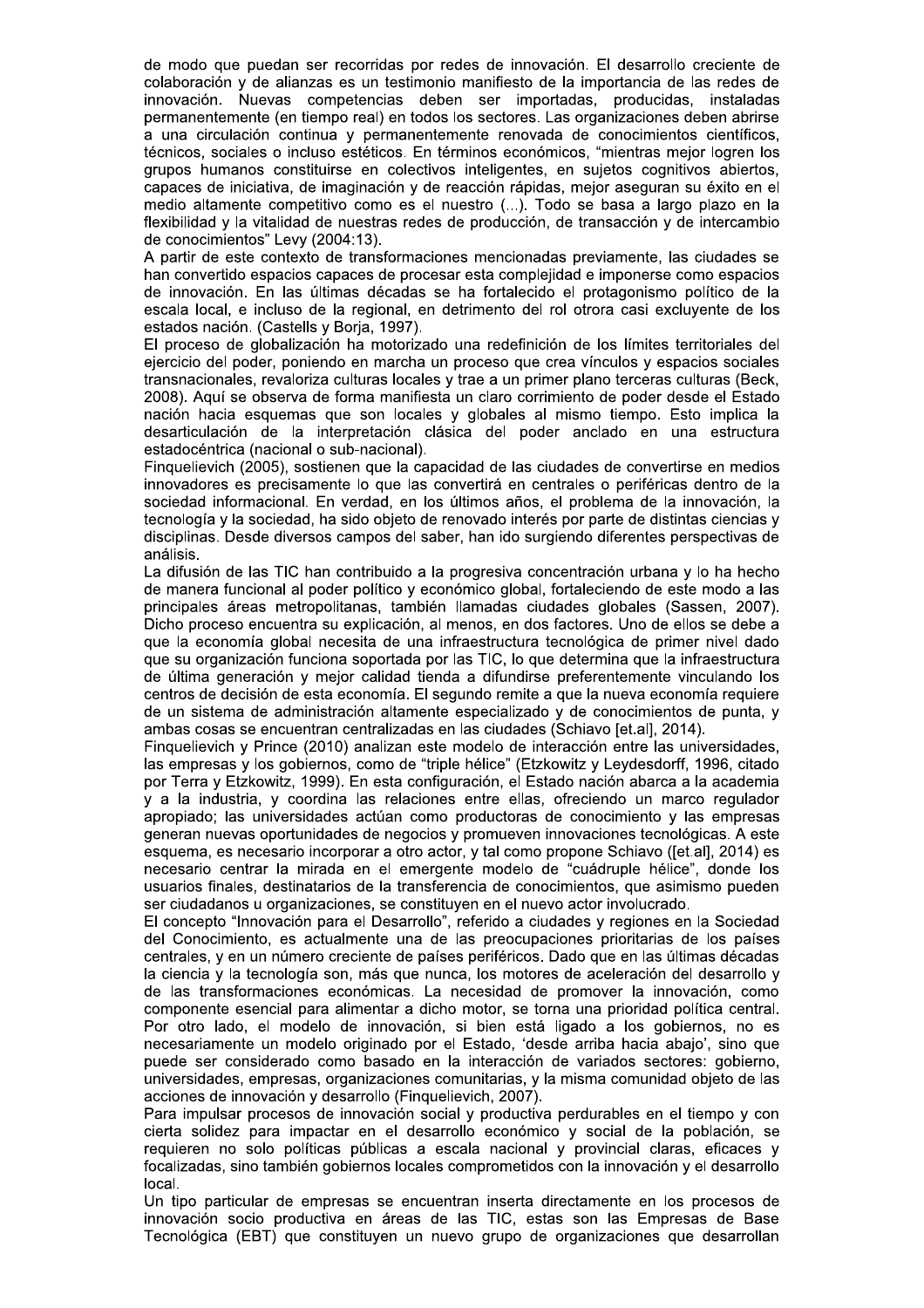productos con un alto grado de conocimiento y recursos humanos cualificados (Díaz et al., 2010). Bollinger et al (1983) y Rickne y Jacobsson (1999) plantean cuatro criterios básicos presentes en la mayoría de las definiciones de EBT: la base tecnológica, el carácter independiente de la empresa, la novedad y el tamaño de la empresa. Estos criterios, si bien representan la base común para definirlas, no son interpretados de la misma manera por todos los autores, persistiendo de esta manera el problema de la inexistencia de una definición generalmente aceptada y unificada. En el contexto argentino, uno de los organismos más dinámicos en la temática ha sido el Consejo Nacional de Investigaciones Científicas y Técnicas (CONICET) define a las EBTs como aquellas que tienen como fin explotar nuevos productos y/o servicios a partir de resultados de investigación científica y tecnológica, con capacidad para generar y transferir tecnología, siendo ésta la base de su ventaja competitiva y de su actividad empresarial.

El sector de ciencia y tecnología (CyT), o sector académico, comprende a las instituciones de CyT, las universidades, centros de investigación, entre otros. Es un actor sumamente relevante en la sociedad de la información y el conocimiento, ya que proporciona tanto los recursos humanos calificados, los investigadores, como el conocimiento para construirla.

En Argentina, el modelo de la "cuádruple hélice" que implica un proceso de innovación mediante la vinculación fructífera entre diversos actores tales como gobiernos locales. EBT. universidades, y organizaciones de la sociedad civil, encuentra particular aplicación en el nivel de las economías regionales, donde en la última década se han gestado proyectos para potenciar clusters o generar polos tecnológicos. Puntualmente en la ciudad de Rosario, caso de estudio seleccionado para el presente proyecto, se analizará el "Polo Tecnológico Rosario" y el Centro Científico Tecnológico Rosario parte de la red institucional de CONICET como espacios que posee estas características e integrado por actores de la innovación.

#### 2.2. OBJETIVOS DEL PROYECTO (contribución al avance del conocimiento científico y tecnológico)

#### Objetivo general:

Analizar los procesos de innovación socio productiva centrados en las Tecnologías de Información y Comunicación (TIC) generados y/o desarrollados en la ciudad de Rosario (Provincia de Santa Fe), considerando la interacción entre los siguientes actores de la innovación: Empresas de Base Tecnológica (EBTs), universidades, gobierno local y organizaciones de la sociedad civil.

#### Objetivos específicos

a) Estudiar el rol de las Empresas de Base Tecnológica (EBTs), las universidades, el gobierno local y las organizaciones sociales en los procesos de innovación socio tecnológica en cuestión.

b) Analizar los tipos de vinculaciones establecidas entre los actores estudiados y la conformación de redes de innovación tendientes al desarrollo socio productivo centrado en las industrias de base tecnológicas TIC.

c) Investigar las políticas públicas de incentivo a la innovación de base tecnológica, específicamente en el desarrollo de capacidades humanas y tecnológicas, así como también el fomento de la asociación público-privada y en la generación de ambientes emprendedores.

d) Analizar y caracterizar el entramado de Empresas de Base Tecnológica (EBTs) de la ciudad de Rosario considerando sus capacidades, recursos y vinculaciones.

e) Indagar acerca de la participación ciudadana y de organizaciones de la sociedad civil en los procesos de innovación socio productiva.

#### 2.3. METODOLOGÍA

El presente proyecto de investigación procura analizar los procesos de innovación socio productiva centrados en la utilización intensiva de TIC generados y/o desarrollados en la ciudad de Rosario, para el período 2018-2020. Al mismo tiempo, se propone considerar la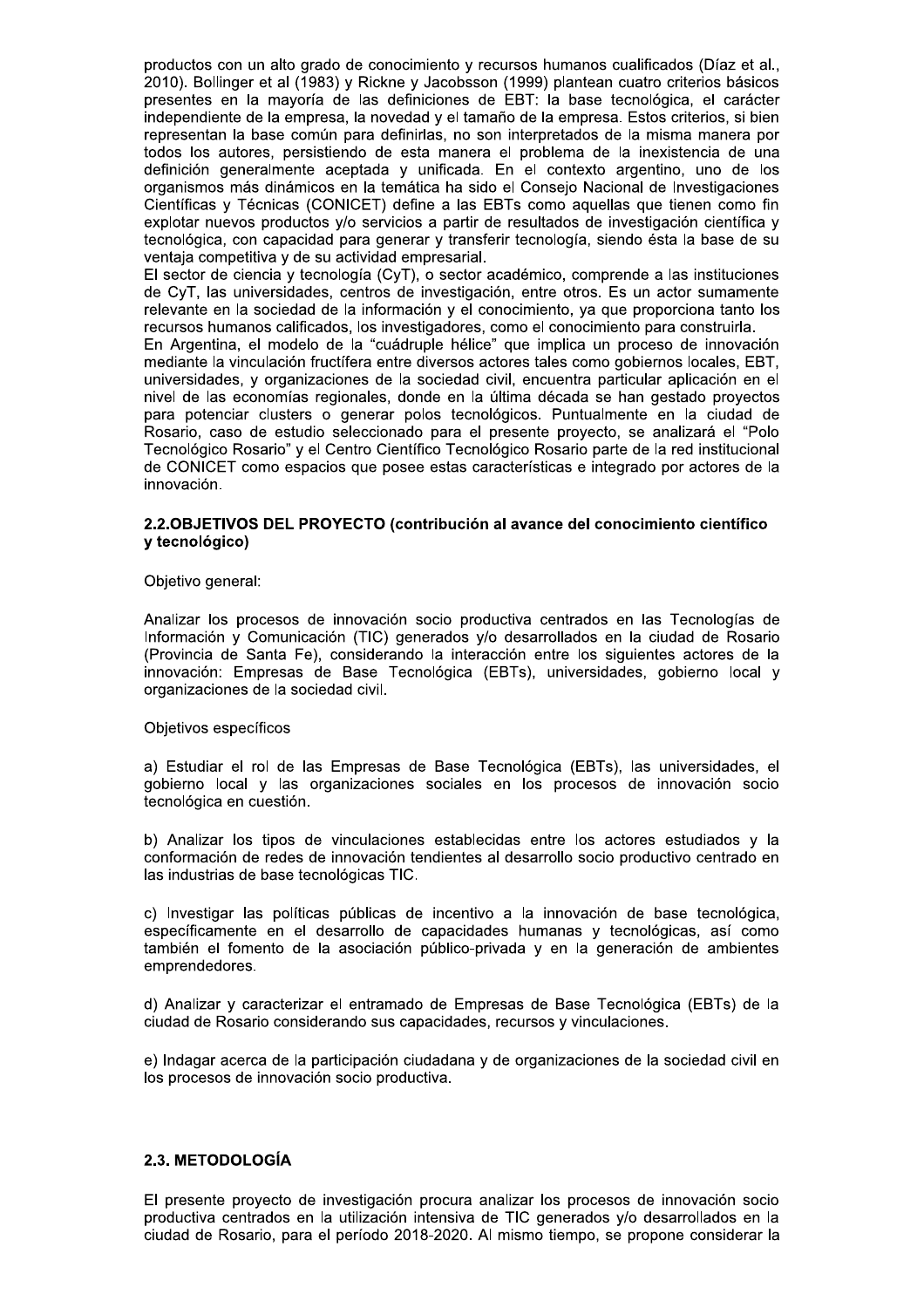interacción entre los actores de la innovación (EBTs, universidades, gobierno local y organizaciones de la sociedad civil), así como la conformación de vinculaciones y redes de innovación para el desarrollo socio productivo local y regional.

Los interrogantes fundamentales que quiarán la investigación son los siguientes (a) ¿Cuáles son las relaciones existentes entre los actores sociales implicados en los avances o inhibiciones en los procesos de innovación: gobiernos locales, universidades y centros de investigación, empresas y ONGs? Y (b) ¿Cómo se producen los procesos de construcción de redes entre estos actores, y cómo influyen éstas en los procesos de innovación sociotécnica en estas ciudades?

La decisión metodológica es la de realizar un acercamiento a la temática mediante un estudio de caso, permitiendo este tipo de diseño de investigación comprender las relaciones y propiedades del caso bajo análisis (Marradi, Archenti, Piovani, 2010).

La selección de la temática se encuentra fundada en los antecedentes y desarrollos que presenta el caso escogido. La ciudad de Rosario (Provincia de Santa Fe-Argentina) posee una dinámica propia en términos económicos, sociales y políticos, que dio lugar a la generación de espacios de innovación, tales como la conformación del "Polo Tecnológico Rosario", el Centro Científico Tecnológico Rosario y otras experiencias con un grado menor de institucionalización. Estos espacios generan escenarios propicios para la confluencia de actores de la innovación tales como lo son las EBT, los gobiernos municipal y provincial, las universidades (UNR, UTN y otras) y centros de ciencia y tecnología así como las organizaciones de la sociedad civil interesadas en la temática. Todas estas acciones se desarrollan en el marco referencial de las políticas públicas de innovación productiva a escala local, y de los Planes Estratégicos a nivel provincial (Plan Estratégico Visión 2030) y nacional (Plan Argentina Innovadora 2020) que constituyen los lineamiento en materia de Ciencia y Tecnología e Innovación productiva generales.

La metodología seleccionada para el presente proyecto de investigación plantea la combinación de diferentes técnicas cualitativas, que permitan evaluar la complejidad de las experiencias, así como su entorno y su actividad. Desde esta perspectiva, se intenta reconstruir históricamente los procesos de innovación socio productivos basados en la utilización intensiva de TIC mediante un criterio interdisciplinario. Dicha estrategia metodológica será capaz de dar cuenta de los procesos económicos, políticos y sociales, analizando las características propias del caso bajo estudio, y aportando al mismo tiempo evidencia sobre el fenómeno general.

Por otra parte, también se combinará la inclusión de una perspectiva cuantitativa, con el fin de colectar y analizar información de tipo estadística proveniente de fuentes secundarias, que permitan analizar el fenómeno bajo estudio en un contexto de transformaciones globales.

El objeto de investigación será abordado con diversas técnicas de recolección de datos y análisis. Se utilizaran fuentes de información de tipo primaria y secundaria. Se prevé la realización de entrevistas en profundidad semi-estructuradas a informantes claves que se encuentren dentro de los grupos de actores seleccionados. Las técnicas de análisis de datos que se utilizarán serán principalmente de tipo documental, aunque también se ejecutarán una combinación de otras técnicas que permitan el análisis de material bibliográfico, de tipo visual / auditivo, y estadístico.

## 2.4. INFRAESTRUCTURA DISPONIBLE EN LA UNIDAD EJECUTORA

Los integrantes de este proyecto son docentes, estudiantes y graduados de las Facultades de Ciencias Políticas y Relaciones Internacionales, y Ciencias Económicas y Estadística de la Universidad Nacional de Rosario, por lo tanto en términos generales se utilizarán los espacios físicos de ambas facultades dedicados a la investigación, ambas unidades académicas se encuentran dotadas de equipamiento en los respectivos Institutos de Investigaciones, así como también, la utilización de ambas Bibliotecas.

Puntualmente se prevé la utilización de forma directa de las instalaciones y recursos con los que se encuentra dotado el Instituto de Investigaciones de la Facultad de Ciencia Política y Relaciones Internacionales, ya que es sitio donde se propone radicarse el presente proyecto de investigación.

## 2.5. BIBLIOGRAFIA

- Arocena, J; 1995: Desarrollo local - Caracas: Nueva Sociedad.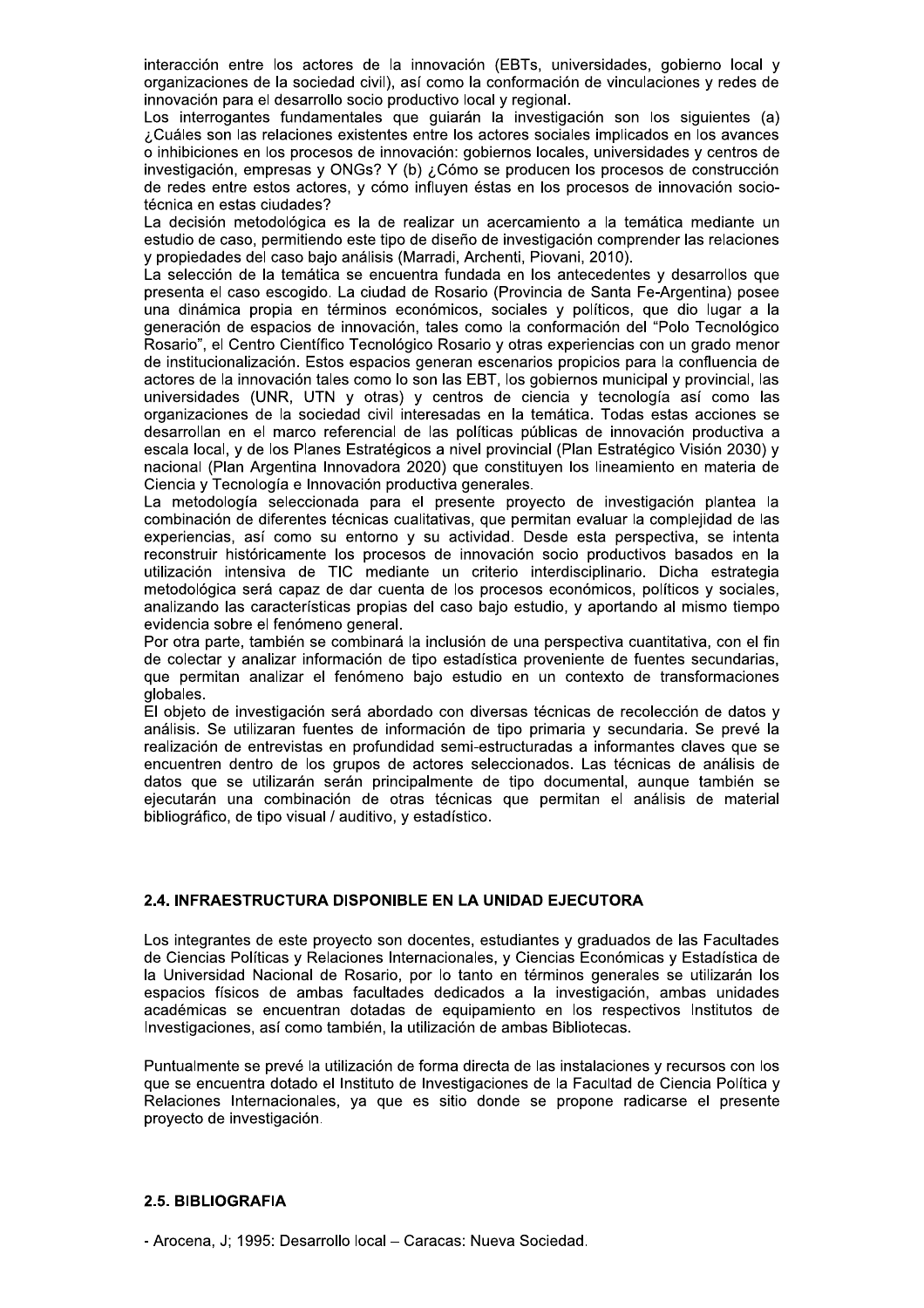Barman, Z; 1999: La globalización .Consecuencias humanas - Buenos Aires: FCE

BOISIER, Sergio (2001): Desarrollo (local): ¿De qué estamos hablando? http://www.cedet.edu.ar/sitio/agenda/boisier.pdf

- Bollinger, L., Hope, K. y Utterback, J. M. (1983). A review of literature and hypotheses on new technology-based firms. Research Policy, 12(1), pp. 1-14.

- Boltansky, L. y Chiapello, E. (2002) El nuevo espíritu del capitalismo, Madrid: Akal.

- Castells, M; 1997: La era de la información- Madrid: Alianza.

- Castells, Manuel: "La ciudad de la nueva economía", en Revista La Factoría, Junio -Septiembre del 2000  $n^{\circ}$  $12.$ http://www.revistalafactoria.eu/restrict.php?  $\bullet$ tipo=articulo&id=153

- Díaz, E. et al., (2010). Nuevas empresas de base tecnológica. Fundación Madrid para el conocimiento. España.

- Finguelievich, S. (2007). Innovación, tecnología y prácticas sociales en las ciudades: hacia los laboratorios vivientes, en Revista CTS, nº9, vol. 3, p. 135-152.

- Finquelievich, S. (coord.) (2005) Desarrollo local en la sociedad de la información. Municipios e internet, Buenos Aires: La Crujía.

- Finguelievich, S. (coord.) (2007). La innovación va no es lo que era: Impactos metatecnológicos en las áreas metropolitanas, Ed.Dunken, Buenos Aires.

- Finguelievich, S. y Prince, A. (2010) El desarrollo de una provincia digital, San Luis: ed. -La Punta, Universidad de La Punta, e-book.

- Johnson, S. (2010): "Where good ideas come from. The natural history of innovation", Penguin Books, New York.

- Levy, Pierre (2004): "Inteligencia colectiva. Por una antropología del ciberespacio". BIREME, OPS, OMS, Washington DC, www.inteligenciacolectiva.bysalud.org

- OCDE (2013). Startup América Latina: Promoviendo la Innovación en la Región", OECD Development Centre Studies, Paris, France.

- CEPAL (2016). Ciencia, tecnología e innovación en la economía digital. La situación de Latina Caribe. América  $el$ Santiago de Chile. Disponible en:  $\mathbf{V}$ http://repositorio.cepal.org/handle/11362/40530

- Rickne, A. y Jacobsson, S. (1999). New technology-based firms in Sweden - A study of their direct impact on industrial renewal. Economics of Innovation and New Technology. 8, pp. 197-223.

- Rivas, G. y Rovira, S. (Ed.) (2014). Nuevas instituciones para la innovación Prácticas y experiencias en América Latina. CEPAL ONU. Santiago de Chile. Disponible en: http://repositorio.cepal.org/bitstream/handle/11362/36797/S1420026\_es.pdf?sequence=1

- Rovira, S y Hiriart, C (Ed.) (2014). Innovación sustentable: espacios para meiorar la competitividad de las pymes argentinas. CEPAL ONU. Santiago de Chile. Disponible en: http://repositorio.cepal.org/handle/11362/37093

- Rovira, S. y Stumpo, G (Comp.) (2013). Entre mitos y realidades. TIC, políticas públicas y desarrollo productivo en América Latina. CEPAL ONU, Santiago de Chile. Disponible en: http://www.cepal.org/es/publicaciones/37248-mitos-realidades-tic-politicas-publicasdesarrollo-productivo-america-latina

- Sassen, S. (2007) Una sociología de la globalización, Buenos Aires: Katz.

- Sassen, S (1994): "Cities in a world economy "(Thousand Oaks, Calif. Pine Forge Press, 2011) 4ta. ed., original 1994; Serie: Sociology for a new century.

- Sassen, S. (2010) Territorio, autoridad y derechos: de los ensamblaies medievales a los ensamblajes globales, Buenos Aires: Katz.

- Schiavo, E [et.al] (2014) Apropiación de TIC por parte de comunidades informales en ciudades metropolitanas en el contexto latinoamericano. El caso de la feria "La Salada", en Innovación abierta en la sociedad del conocimiento: redes transnacionales y comunidades locales. Finquelievich, S. (coord.) Bs.As. IIGG, UBA.

- Valenti López, P. (2002). La Sociedad de la Información en América Latina y el Caribe: TICs y un nuevo Marco Institucional, Revista Iberoamericana de Ciencia, Tecnología, Sociedad  $\Delta$ Innovación.  $n^{\circ}$  $2.$ Disponible http://www.campusen: oei.org/revistactsi/numero2/valenti.htm.

- West, G. B. et al.: "Power Laws in Urban Supply Networks, Social Systems, and Dense Pedestrian Crowds", enComplexity Perspectives in Innovation and Social ChangeMethodos Series, 2009, Volumen 7, Part IV, 433-450, DOI: 10.1007/978-1-4020-9663-1\_17

## 3. IMPACTO DEL PROYECTO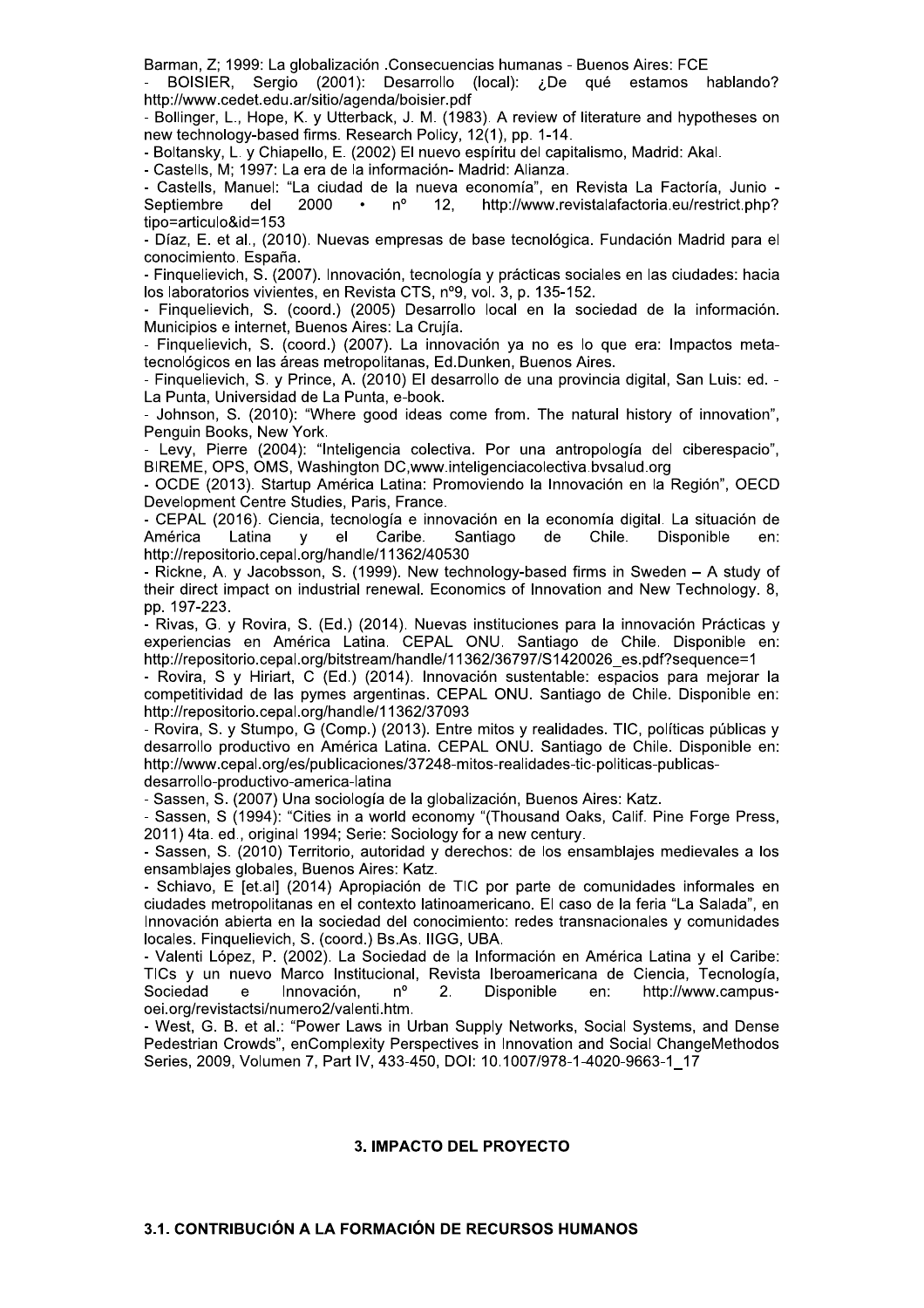En diferentes etapas de la investigación se propone la incorporación de jóvenes graduados y estudiantes avanzados de la carrera de Licenciatura en Economía y Licenciatura en Ciencia Política a los efectos de contribuir al desarrollo de la misma y conjuntamente avanzar en su formación académica.

Se propone, por otro lado, el desarrollo de seminarios para alumnos y graduados de la mencionada carrera de grado, así como para los auxiliares que participan del proyecto. La problemática a investigar genera interés a emprendedores, empresarios, líderes de organizaciones sociales, dirigentes de asociaciones, políticos, y público en general, ya que aporta una visión al desarrollo social y económico de la región.

El director, codirector e integrantes del presente proyecto desempeñamos funciones docentes y de investigación en las carreras de Ciencias Económicas (Licenciatura en Economía, Licenciatura en Administración y Contador Pública), así como la Licenciatura en Ciencia Política y en Relaciones, de manera que estos temas abordados pueden ser retrabajados en las respectivas cátedras, las que recibirán aportes significativos. En este sentido, el relevamiento propuesto servirá para enriquecer los contenidos de las materias permitiendo la inclusión en los respectivos programas de los logros obtenidos, tanto en el campo metodológico como en lo referido al conocimiento científico.

#### 3.2. CONTRIBUCIÓN AL DESARROLLO ECONÓMICO Y SOCIAL

Esta investigación puede contribuir a través de las actividades de extensión previstas, a un mejor conocimiento de la realidad local en la medida que posibilite identificar tendencia en los procesos en curso. Contando con esta información los actores sociales, económicos y políticos podrán acceder a una mejor comprensión de las relaciones para reformular su posicionamiento, la racionalidad con la que operan y el uso que hacen de los recursos materiales y simbólicos a su alcance.

#### 3.3. PERSPECTIVAS DE TRANSFERENCIA DE RESULTADOS

El producto de esta investigación será volcado en publicaciones de distinto género. En este sentido, el trabajo final será publicado íntegramente en forma de libro. Por otra parte se elaborarán documentos parciales de circulación más amplia (diarios y revistas científicas).

A nivel universitario la transferencia se efectuará fundamentalmente como quedó expresado en el punto 3.1., básicamente a través de las distintas cátedras en la cual participan en calidad de docentes e investigadores los integrantes del proyecto de investigación. Se prevé la participación en Congresos nacionales e internacionales.

El equipo de trabajo propuesto posee una extensa trayectoria y antecedentes, no sólo en materia de investigación y docencia, sino que al mismo tiempo ha participado en diversos proyectos de vinculación y transferencia científico tecnológica. El mismo equipo de trabajo ejecutó un proyecto de esas características, financiado por la Secretaria de Vinculación Científica Tecnológica de la Universidad Nacional de Rosario, que tiene como objetivo general abordar las problemáticas de los actores socio productivos de la ciudad de Rosario, considerando las relaciones entabladas con la Municipalidad de Rosario mediante la realización de trámites online que suponen la utilización intensiva de TIC, así como sus consecuencias en el desarrollo económico local. Del mencionado proyecto participan de forma directa el gobierno local mediante la Sub-Secretaría de Gobierno y el Colegio de Arquitectos de la Provincia de Santa Fe.

Con esta experiencia y antecedentes, se prevé en el presente proyecto de investigación continuar con un ejercicio activo de transferencia mediante la constante interacción con los actores de la innovación seleccionados para el presente estudio de caso, sobre todo teniendo en consideración que la Universidad es uno de ellos. En este sentido, el proyecto se propone en uno de sus objetivos específicos analizar el proceso de conformación de redes entre los diversos actores, siendo el equipo de investigación un actor clave en estos espacios de innovación bajo análisis.